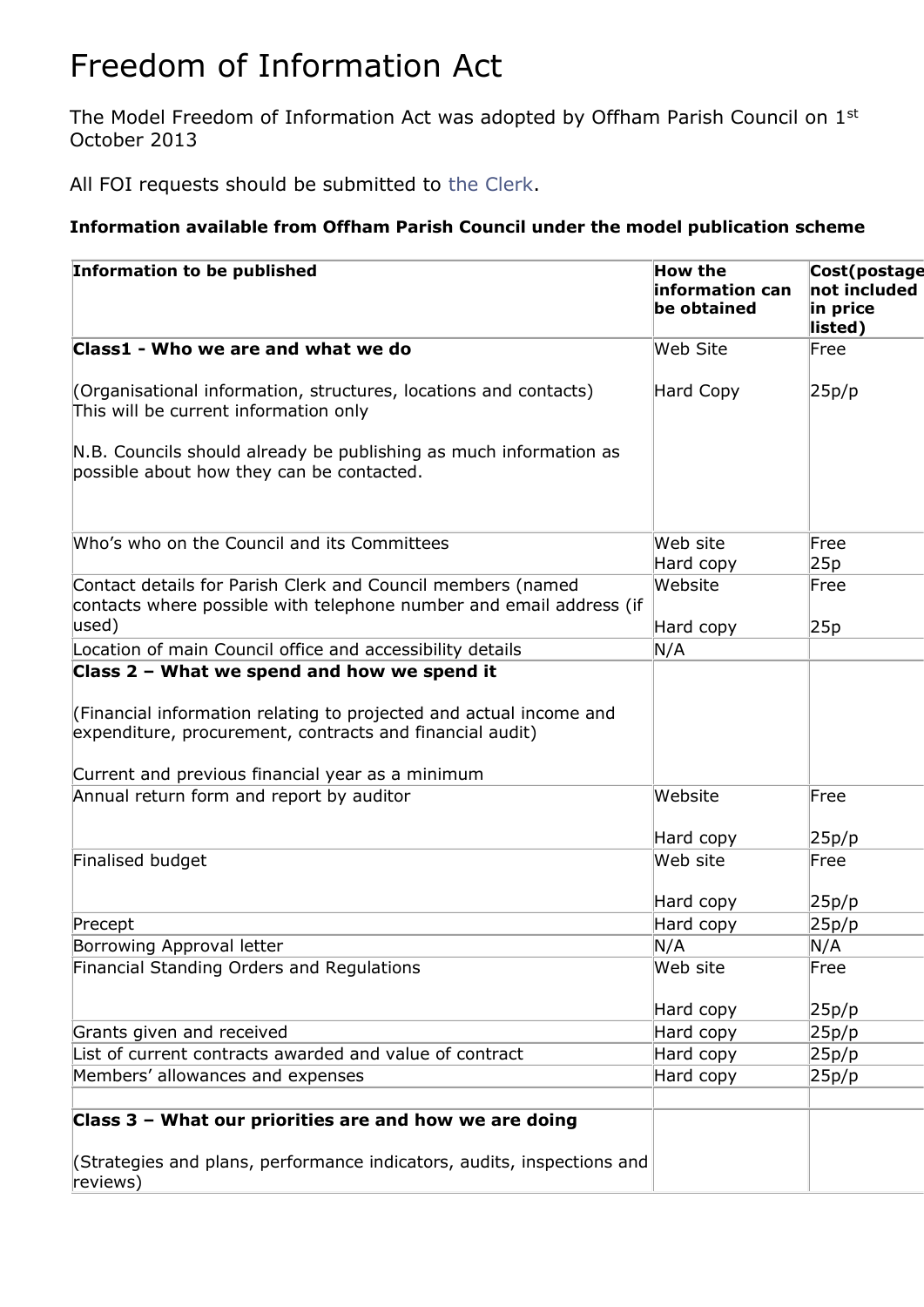| Parish Plan (current and previous year as a minimum)                                                                               | N/A                              | N/A   |
|------------------------------------------------------------------------------------------------------------------------------------|----------------------------------|-------|
| Chairman's Annual Report to Parish or Community Meeting (current<br>and previous year as a minimum)                                | Web site                         | Free  |
|                                                                                                                                    | Hard copy                        | 25p/p |
| Quality status                                                                                                                     | N/A                              | N/A   |
| Local charters drawn up in accordance with DCLG guidelines                                                                         | N/A                              | N/A   |
| Class 4 - How we make decisions                                                                                                    |                                  |       |
| (Decision making processes and records of decisions)                                                                               |                                  |       |
| Current and previous council year as a minimum                                                                                     |                                  |       |
| Timetable of meetings (Council, any committee/sub-committee<br>meetings and parish meetings)                                       | Web site                         | Free  |
|                                                                                                                                    | Hard copy                        | 25p/p |
| Agendas of meetings (as above)                                                                                                     | Web site                         | Free  |
|                                                                                                                                    | Notice Boards                    | Free  |
|                                                                                                                                    | Hard copy                        | 25p/p |
| Minutes of meetings (as above) – nb this will exclude information that Web site<br>is properly regarded as private to the meeting. |                                  | Free  |
|                                                                                                                                    | Hard copy                        | 25p/p |
| Reports presented to council meetings - nb this will exclude<br>information that is properly regarded as private to the meeting.   | Hard copy                        | 25p/p |
| Responses to consultation papers                                                                                                   | Hard copy                        | 25p/p |
| Responses to planning applications                                                                                                 | Minutes available<br>on web site | Free  |
|                                                                                                                                    |                                  | 25p/p |
| <b>Bye-laws</b>                                                                                                                    | Hard copy<br>Website             | Free  |
|                                                                                                                                    |                                  |       |
|                                                                                                                                    | Hard copy                        | 25p/p |
| Class 5 - Our policies and procedures                                                                                              |                                  |       |
| Current written protocols, policies and procedures for delivering our<br>services and responsibilities)                            |                                  |       |
| Current information only                                                                                                           |                                  |       |
| Policies and procedures for the conduct of council business:                                                                       | Web site                         | Free  |
| Procedural standing orders                                                                                                         | Hard copy                        | 25p/p |
| Committee and sub-committee terms of reference                                                                                     | Hard copy                        | 25p/p |
| Delegated authority in respect of officers                                                                                         | Hard copy                        | 25 p  |
| Code of Conduct                                                                                                                    | Hard copy                        | 25p/p |
| Policy statements                                                                                                                  | N/A                              | N/A   |
| Policies and procedures for the provision of services and about the<br>employment of staff:                                        |                                  |       |
|                                                                                                                                    |                                  |       |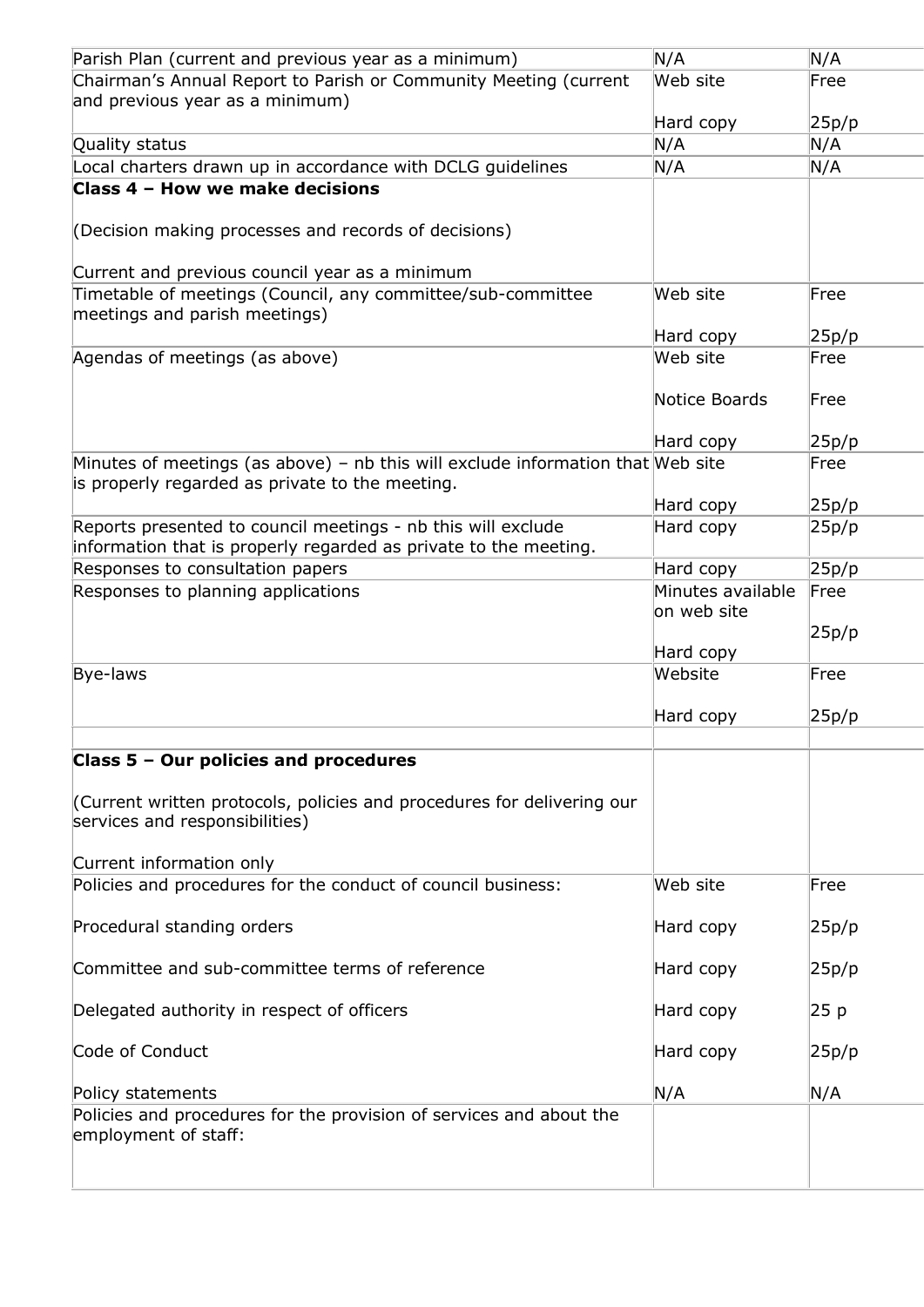| Internal policies relating to the delivery of services                                                                                                                 |                  |       |
|------------------------------------------------------------------------------------------------------------------------------------------------------------------------|------------------|-------|
| Equality and diversity policy                                                                                                                                          |                  |       |
| Health and safety policy                                                                                                                                               |                  |       |
| Recruitment policies (including current vacancies)                                                                                                                     |                  |       |
| Policies and procedures for handling requests for information                                                                                                          |                  |       |
| Complaints procedures (including those covering requests for<br>information and operating the publication scheme)                                                      | <b>Hard Copy</b> | 25p/p |
| Information security policy                                                                                                                                            | Hard copy        | 25p/p |
| Records management policies (records retention, destruction and<br>archive)                                                                                            | Hard copy        | 25p/p |
| Data protection policies                                                                                                                                               | Hard copy        | 25p/p |
| Schedule of charges (for the publication of information)                                                                                                               | Hard copy        | 25p/p |
|                                                                                                                                                                        |                  |       |
| Class 6 - Lists and Registers                                                                                                                                          | Hard copy        |       |
| Currently maintained lists and registers only                                                                                                                          |                  |       |
| Any publicly available register or list (if any are held this should be                                                                                                |                  |       |
| publicised; in most circumstances existing access provisions will<br>suffice)                                                                                          |                  |       |
| <b>Assets Register</b>                                                                                                                                                 | Hard copy        | 25p/p |
| Disclosure log (indicating the information that has been provided in<br>response to requests; recommended as good practice, but may not<br>be held by parish councils) | N/A              |       |
| Register of members' interests                                                                                                                                         | Hard copy        | 25p/p |
| Register of gifts and hospitality                                                                                                                                      | Hard copy        | 25p/p |
|                                                                                                                                                                        |                  |       |
| Class 7 - The services we offer                                                                                                                                        |                  |       |
| (Information about the services we offer, including leaflets, guidance<br>and newsletters produced for the public and businesses)                                      |                  |       |
| Current information only                                                                                                                                               |                  |       |
| Allotments                                                                                                                                                             | N/A              |       |
| Burial grounds and closed churchyards                                                                                                                                  | N/A              |       |
| Community centres (Village Hall)                                                                                                                                       | N/A              |       |
|                                                                                                                                                                        |                  |       |
| Parks, playing fields and recreational facilities                                                                                                                      | Web site         | Free  |
|                                                                                                                                                                        | Hard copy        | 25p/p |
| Seating, litter bins, clocks, memorials and lighting                                                                                                                   |                  |       |
|                                                                                                                                                                        | Hard copy        | 25p/p |
| <b>Bus shelters</b>                                                                                                                                                    |                  |       |
|                                                                                                                                                                        | Hard copy        |       |
| Markets                                                                                                                                                                | N/A              | 25p/p |
|                                                                                                                                                                        |                  |       |